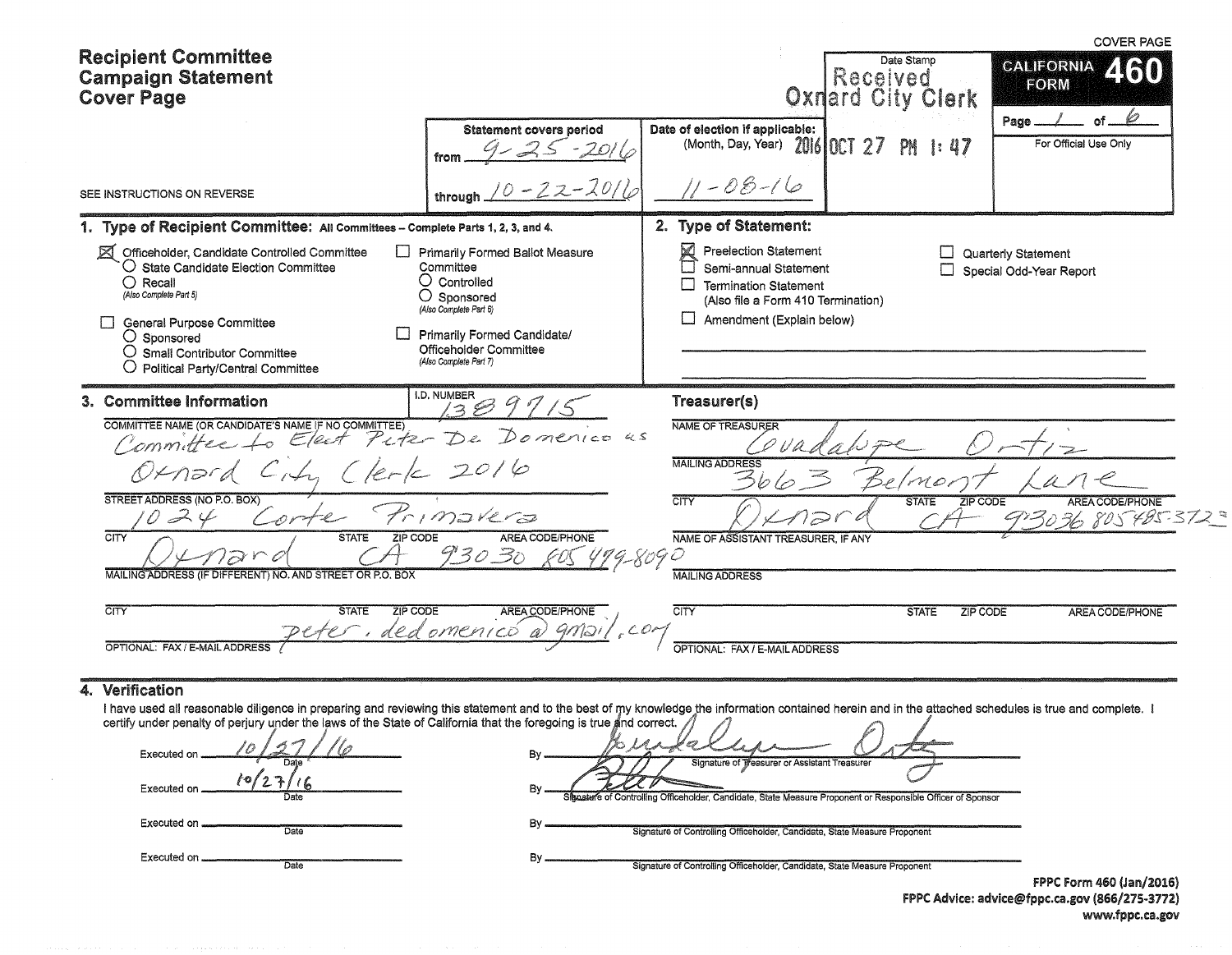# Recipient Committee Campaign Statement Cover Page - Part 2

#### 5. Officeholder or Candidate Controlled Committee

NAME OF OFFICEHOLDER OR CANDIDATE lomeni co OFFICE SOUGHT OR HELD (INCLUDE LOCATION AND DISTRICT NUMBER IF APPLICABLE)  $\ddot{\phantom{1}}$  $\angle$ Nadr RFS (NO. AND STREET) **STATE**  $\overline{ZIP}$ **ISINESS ADDRESS**  $CITY$ 3030 na vera nara

Related Committees Not Included in this Statement: List any committees not included in this statement that are controlled by you or are primarily formed to receive contributions or make expenditures on behalf of your candidacy.

| <b>COMMITTEE NAME</b>    |                              |                 | I.D. NUMBER   |                              |
|--------------------------|------------------------------|-----------------|---------------|------------------------------|
|                          |                              |                 |               |                              |
| <b>NAME OF TREASURER</b> |                              |                 |               | <b>CONTROLLED COMMITTEE?</b> |
|                          |                              |                 | $\Box$ YES    | Π NO                         |
| <b>COMMITTEE ADDRESS</b> | STREET ADDRESS (NO P.O. BOX) |                 |               |                              |
|                          |                              |                 |               |                              |
| CITY                     | <b>STATE</b>                 | ZIP CODE        |               | AREA CODE/PHONE              |
|                          |                              |                 |               |                              |
| <b>COMMITTEE NAME</b>    |                              |                 | I.D. NUMBER   |                              |
|                          |                              |                 |               |                              |
|                          |                              |                 |               |                              |
| NAME OF TREASURER        |                              |                 |               | <b>CONTROLLED COMMITTEE?</b> |
|                          |                              |                 | <b>TT YES</b> | <b>NO</b>                    |
| <b>COMMITTEE ADDRESS</b> | STREET ADDRESS (NO P.O. BOX) |                 |               |                              |
|                          |                              |                 |               |                              |
| <b>CITY</b>              | <b>STATE</b>                 | <b>ZIP CODE</b> |               | AREA CODE/PHONE              |

## 6. Primarily Formed Ballot Measure Committee

|  |  |  | NAME OF BALLOT MEASURE |
|--|--|--|------------------------|
|--|--|--|------------------------|

| <b>BALLOT NO. OR LETTER</b> | <b>JURISDICTION</b> | SUPPORT<br>J OPPOSE |
|-----------------------------|---------------------|---------------------|
|-----------------------------|---------------------|---------------------|

Identify the controlling officeholder, candidate, or state measure proponent, if any.

NAME OF OFFICEHOLDER, CANDIDATE, OR PROPONENT

| OFFICE SOUGHT OR HELD | <b>I DISTRICT NO. IF ANY</b> |
|-----------------------|------------------------------|
|                       |                              |
|                       |                              |

7. Primarily Formed Candidate/Officeholder Committee List names of officeholder(s) or candldate(s) for which this committee Is primarily formed.

| NAME OF OFFICEHOLDER OR CANDIDATE | OFFICE SOUGHT OR HELD | <b>SUPPORT</b><br>OPPOSE        |
|-----------------------------------|-----------------------|---------------------------------|
| NAME OF OFFICEHOLDER OR CANDIDATE | OFFICE SOUGHT OR HELD | <b>SUPPORT</b><br>OPPOSE        |
| NAME OF OFFICEHOLDER OR CANDIDATE | OFFICE SOUGHT OR HELD | <b>SUPPORT</b><br><b>OPPOSE</b> |
| NAME OF OFFICEHOLDER OR CANDIDATE | OFFICE SOUGHT OR HELD | <b>SUPPORT</b><br>OPPOSE        |

Attach continuation sheets if necessary

 $\bullet$ 

FPPC Form 460 (Jan/2016) FPPC Advice: advice@fppc.ca.gov (866/275-3772) www.fppc.ca.gov

COVER PAGE - PART 2

**CALIFORNIA** 

FORM

Page

La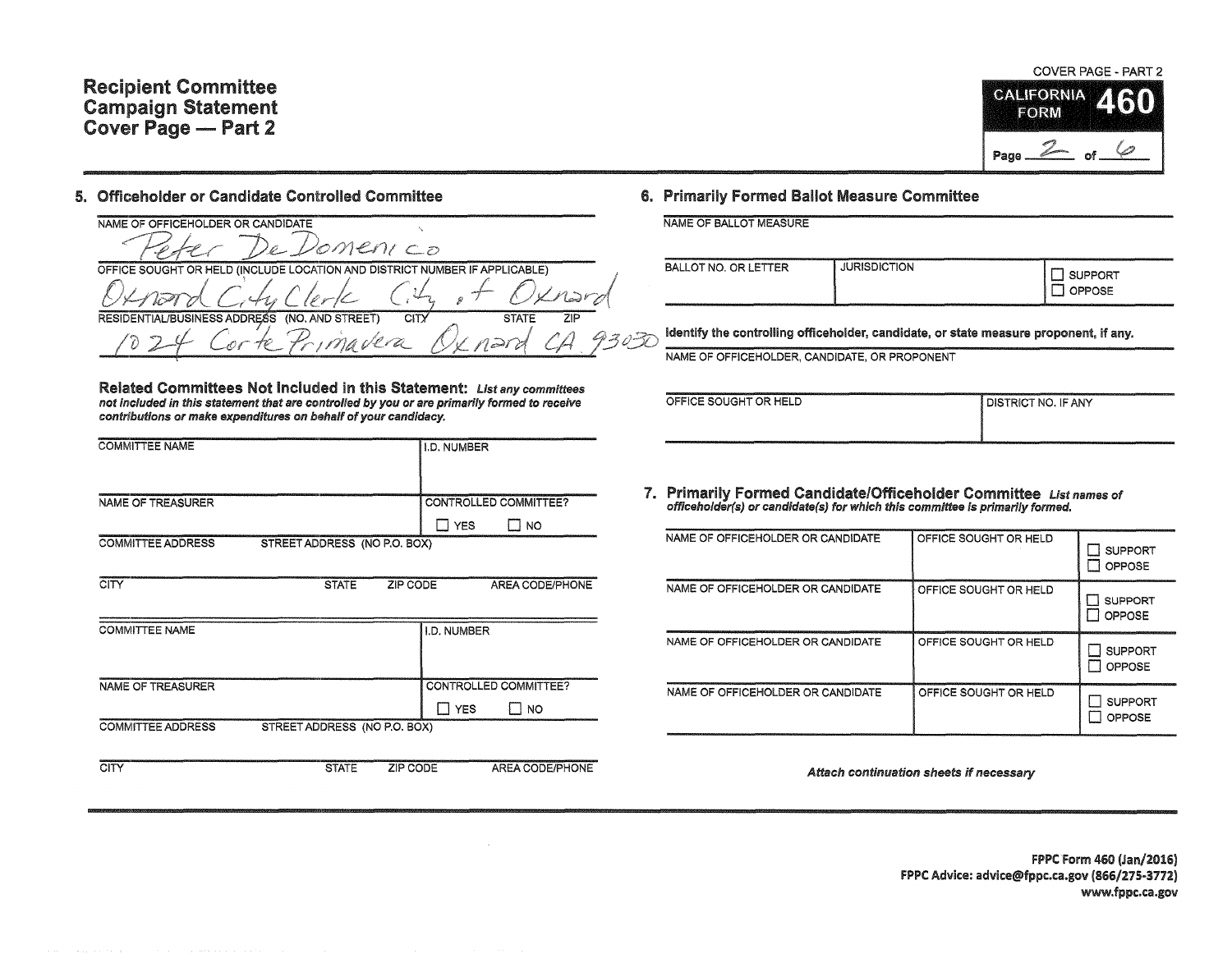| <b>Campaign Disclosure Statement</b><br><b>Summary Page</b><br>SEE INSTRUCTIONS ON REVERSE<br>NAME OF FILER<br>Committee to Elect Peter DeDomenico as Quard City Clerk 2016<br><b>Contributions Received</b> | Amounts may be rounded<br>to whole dollars.<br>Column A<br>TOTAL THIS PERIOD<br>(FROM ATTACHED SCHEDULES) | from<br>Column B<br>CALENDAR YEAR<br>TOTAL TO DATE                                                                                                                                                                                                                                                                                                                                          | <b>Statement covers period</b><br>$9 - 25 - 110$<br>through $10 - 22 - 16$<br><b>General Elections</b> | <b>SUMMARY PAGE</b><br><b>CALIFORNIA</b><br>460<br><b>FORM</b><br>Page<br>I.D. NUMBER<br>134<br><b>Calendar Year Summary for Candidates</b><br>Running in Both the State Primary and<br>7/1 to Date<br>1/1 through 6/30 |
|--------------------------------------------------------------------------------------------------------------------------------------------------------------------------------------------------------------|-----------------------------------------------------------------------------------------------------------|---------------------------------------------------------------------------------------------------------------------------------------------------------------------------------------------------------------------------------------------------------------------------------------------------------------------------------------------------------------------------------------------|--------------------------------------------------------------------------------------------------------|-------------------------------------------------------------------------------------------------------------------------------------------------------------------------------------------------------------------------|
|                                                                                                                                                                                                              | 2.000<br>36<br>a Pinto<br>* 7 I                                                                           | $\mathcal{O} \mathcal{O} \mathcal{O}$<br>骉                                                                                                                                                                                                                                                                                                                                                  | 20. Contributions<br>Received<br>21. Expenditures<br>Made                                              |                                                                                                                                                                                                                         |
| <b>Expenditures Made</b>                                                                                                                                                                                     | 4002,00                                                                                                   |                                                                                                                                                                                                                                                                                                                                                                                             | <b>Candidates</b><br>Date of Election<br>(mm/dd/yy)                                                    | <b>Expenditure Limit Summary for State</b><br>22. Cumulative Expenditures Made*<br>(If Subject to Voluntary Expenditure Limit)<br>Total to Date                                                                         |
| <b>Current Cash Statement</b><br>12. Beginning Cash Balance  Previous Summary Page, Line 16<br>If this is a termination statement, Line 16 must be zero.<br><b>Cash Equivalents and Outstanding Debts</b>    | 2137.01<br>DO<br>$\mathcal{O}\mathcal{O}\mathcal{A}$ , $\mathcal{O}\mathcal{A}$                           | To calculate Column B,<br>add amounts in Column<br>A to the corresponding<br>amounts from Column B<br>of your last report. Some<br>amounts in Column A may<br>be negative figures that<br>should be subtracted from<br>previous period amounts. If<br>this is the first report being<br>filed for this calendar year.<br>only carry over the amounts<br>from Lines 2, 7, and 9 (if<br>any). | reported in Column B.                                                                                  | *Amounts in this section may be different from amounts                                                                                                                                                                  |
|                                                                                                                                                                                                              |                                                                                                           |                                                                                                                                                                                                                                                                                                                                                                                             |                                                                                                        | FPPC Form 460 (Jan/2016)<br>FPPC Advice: advice@fppc.ca.gov (866/275-3772)                                                                                                                                              |

www.fppc.ca.gov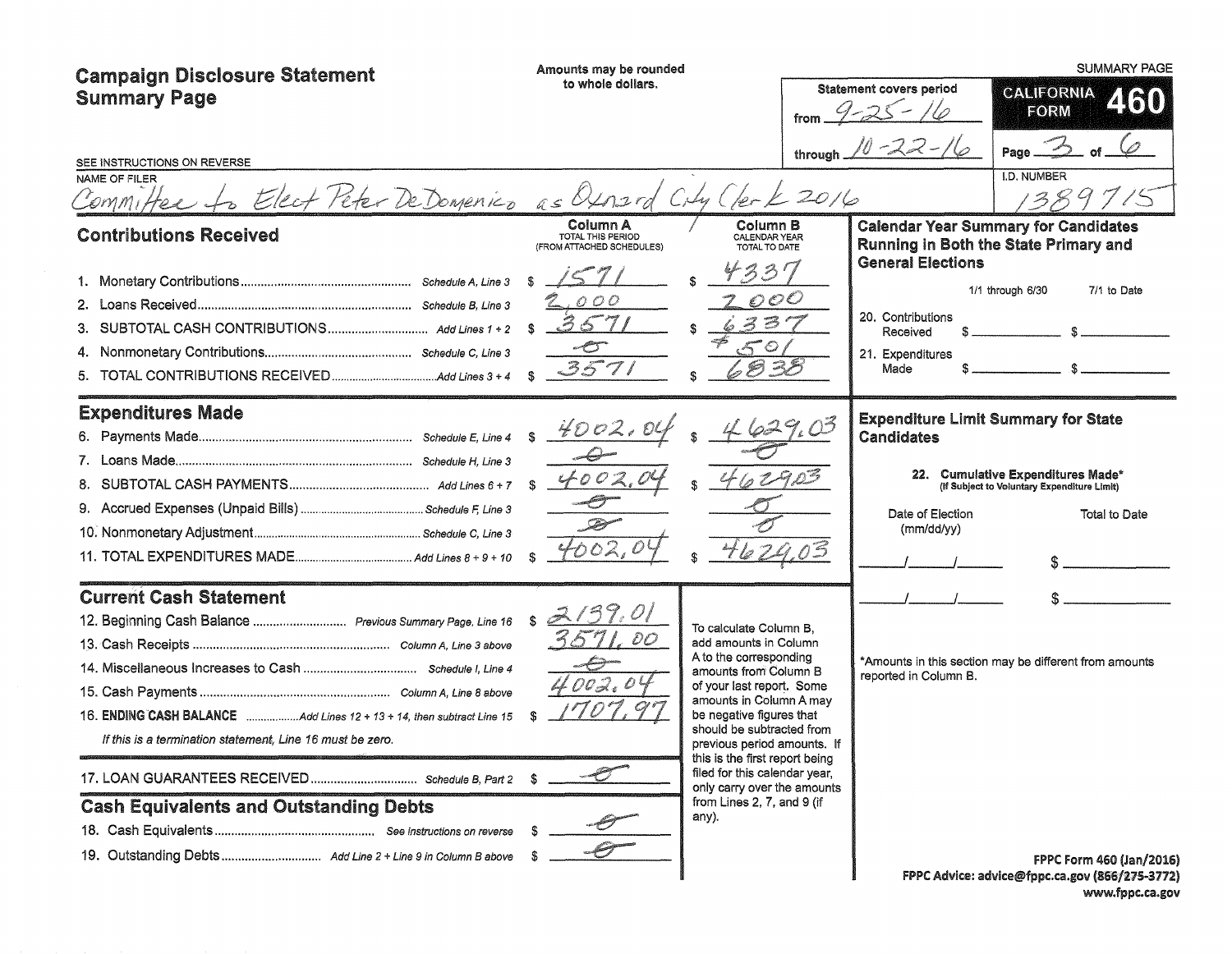# Schedule A

Amounts may be rounded

| OUIGUUIG M<br><b>Monetary Contributions Received</b><br>SEE INSTRUCTIONS ON REVERSE |                                                                                                                                                                                                                                                                                                                                           |                                                                             | to whole dollars.                                                                                   | <b>Statement covers period</b><br>from $9 - 25 - 16$<br>through $10 - 22 - 16$ | Page                                                                      |                                                                 | CALIFORNIA<br>460<br><b>FORM</b>                                                                                                 |  |
|-------------------------------------------------------------------------------------|-------------------------------------------------------------------------------------------------------------------------------------------------------------------------------------------------------------------------------------------------------------------------------------------------------------------------------------------|-----------------------------------------------------------------------------|-----------------------------------------------------------------------------------------------------|--------------------------------------------------------------------------------|---------------------------------------------------------------------------|-----------------------------------------------------------------|----------------------------------------------------------------------------------------------------------------------------------|--|
| <b>NAME OF FILER</b>                                                                | Committee to Elect Peter De Domenico as                                                                                                                                                                                                                                                                                                   |                                                                             |                                                                                                     |                                                                                |                                                                           | I.D. NUMBER                                                     | 1389715                                                                                                                          |  |
| DATE<br><b>RECEIVED</b>                                                             | FULL NAME, STREET ADDRESS AND ZIP CODE OF CONTRIBUTOR<br>(IF COMMITTEE, ALSO ENTER I,D. NUMBER)                                                                                                                                                                                                                                           | <b>CONTRIBUTOR</b><br>CODE *                                                | IF AN INDIVIDUAL, ENTER<br>OCCUPATION AND EMPLOYER<br>(IF SELF-EMPLOYED, ENTER NAME<br>OF BUSINESS) | <b>AMOUNT</b><br><b>RECEIVED THIS</b><br><b>PERIOD</b>                         | <b>CUMULATIVE TO DATE</b><br><b>CALENDAR YEAR</b><br>$(JAN. 1 - DEC. 31)$ |                                                                 | PER ELECTION<br>TO DATE<br>(IF REQUIRED)                                                                                         |  |
| $10 - 6 - 16$                                                                       | Joyce Chavez<br>2015 Long Cove Dr.<br>2015 Long Car 93036                                                                                                                                                                                                                                                                                 | KIND<br>$\Box$ COM<br>$\Box$ OTH<br>$\Box$ PTY<br>$\square$ scc             | Refired                                                                                             | $\frac{1}{2}$ , 000                                                            | $\frac{1}{2}$ 1,500.00                                                    |                                                                 |                                                                                                                                  |  |
| $10 - 17 - 16$                                                                      | $\begin{array}{rcl} \n\text{Ləvrə} & \text{Gəllərdo} \\ \n3131 \text{Işle Wəy} \\ \n0 & \text{Ounərd} \\ \n\end{array}$                                                                                                                                                                                                                   | ⊠IND<br>$\square$ COM<br>$\Box$ OTH<br>$\Box$ PTY<br>$\square$ scc          | Retired                                                                                             | $\frac{1}{3}$                                                                  | 125                                                                       |                                                                 |                                                                                                                                  |  |
|                                                                                     |                                                                                                                                                                                                                                                                                                                                           | $\square$ IND<br>$\Box$ COM<br>□отн<br>$\square$ PTY<br>$\square$ SCC       |                                                                                                     |                                                                                |                                                                           |                                                                 |                                                                                                                                  |  |
|                                                                                     |                                                                                                                                                                                                                                                                                                                                           | $\square$ IND<br>$\Box$ COM<br>$\Box$ OTH<br>$\square$ PTY<br>$\square$ scc |                                                                                                     |                                                                                |                                                                           |                                                                 |                                                                                                                                  |  |
|                                                                                     |                                                                                                                                                                                                                                                                                                                                           | $\square$ IND<br>$\Box$ COM<br>$\Box$ OTH<br>$\Box$ PTY<br>$\square$ scc    |                                                                                                     |                                                                                |                                                                           |                                                                 |                                                                                                                                  |  |
|                                                                                     |                                                                                                                                                                                                                                                                                                                                           |                                                                             |                                                                                                     | SUBTOTALS //25                                                                 |                                                                           |                                                                 |                                                                                                                                  |  |
|                                                                                     | <b>Schedule A Summary</b><br>1. Amount received this period - itemized monetary contributions.<br>2. Amount received this period - unitemized monetary contributions of less than \$100 \$<br>3. Total monetary contributions received this period.<br>(Add Lines 1 and 2. Enter here and on the Summary Page, Column A, Line 1.)TOTAL \$ |                                                                             |                                                                                                     | <b>COLUMN 18</b>                                                               |                                                                           | *Contributor Codes<br>IND - Individual<br>PTY - Political Party | COM - Recipient Committee<br>(other than PTY or SCC)<br>OTH - Other (e.g., business entity)<br>SCC - Small Contributor Committee |  |
|                                                                                     |                                                                                                                                                                                                                                                                                                                                           |                                                                             |                                                                                                     |                                                                                |                                                                           |                                                                 | FPPC Form 460 (Jan/2016)<br>FPPC Advice: advice@fppc.ca.gov (866/275-3772)<br>www.fppc.ca.gov                                    |  |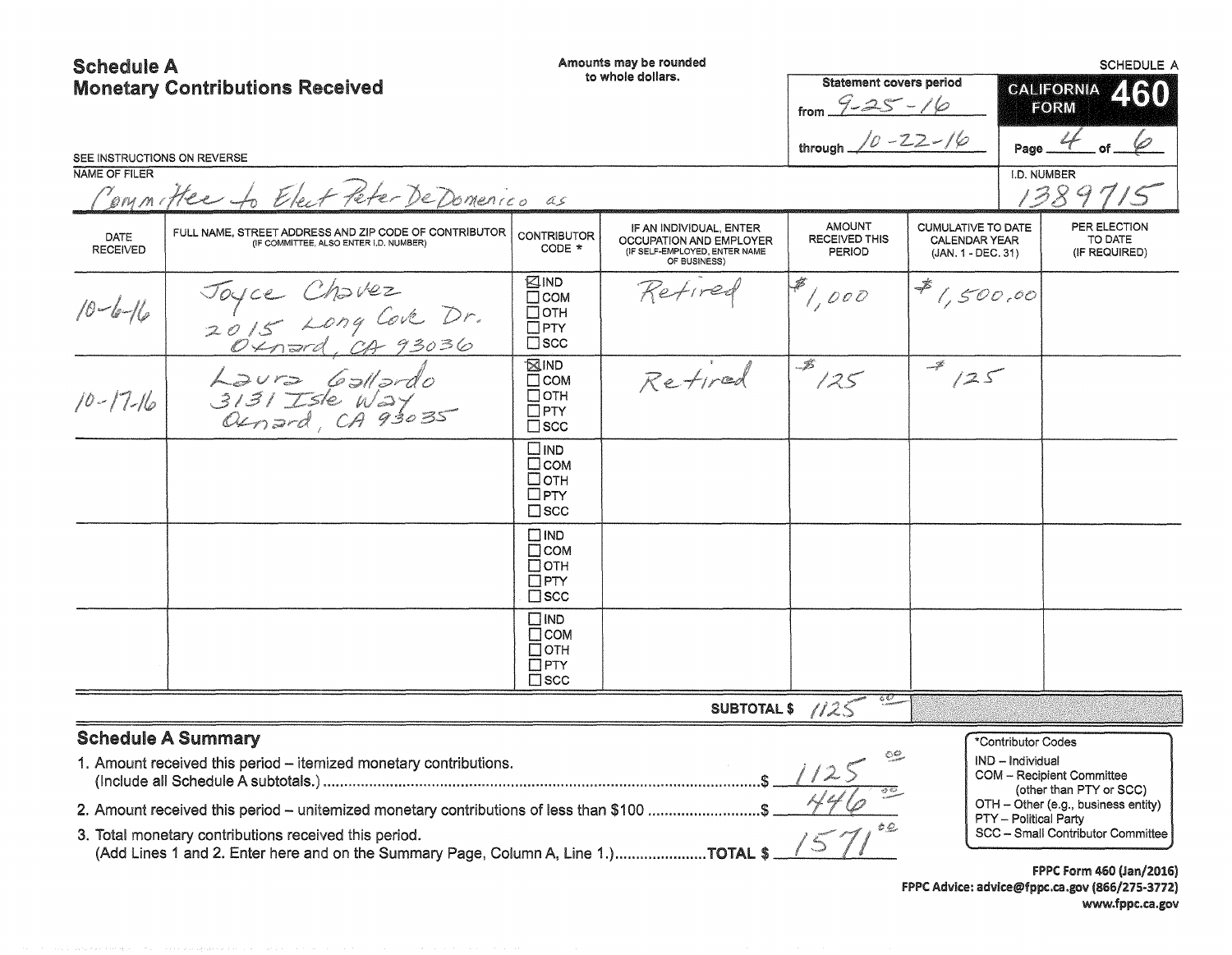|                                                                                               |                                                                                                     | Amounts may be rounded                                                         |                                                        |                                                         |                                                                    |                                                           |                                                              | <b>SCHEDULE B - PART 1</b>                                                |
|-----------------------------------------------------------------------------------------------|-----------------------------------------------------------------------------------------------------|--------------------------------------------------------------------------------|--------------------------------------------------------|---------------------------------------------------------|--------------------------------------------------------------------|-----------------------------------------------------------|--------------------------------------------------------------|---------------------------------------------------------------------------|
| <b>Schedule B-Part 1</b>                                                                      |                                                                                                     | to whole dollars.                                                              |                                                        |                                                         | <b>Statement covers period</b>                                     |                                                           | <b>CALIFORNIA</b>                                            | <b>ZIETOT</b>                                                             |
| <b>Loans Received</b>                                                                         | $9 - 25 - 2016$                                                                                     |                                                                                |                                                        |                                                         |                                                                    | <b>FORM</b>                                               |                                                              |                                                                           |
| SEE INSTRUCTIONS ON REVERSE                                                                   |                                                                                                     |                                                                                |                                                        |                                                         | through $10 - 22 - 2016$                                           |                                                           | Page.                                                        |                                                                           |
| NAME OF FILER                                                                                 |                                                                                                     |                                                                                |                                                        |                                                         |                                                                    |                                                           | I.D. NUMBER                                                  |                                                                           |
|                                                                                               | Elect Peter DeDomenico                                                                              |                                                                                |                                                        |                                                         |                                                                    |                                                           |                                                              |                                                                           |
| FULL NAME, STREET ADDRESS AND ZIP CODE<br>OF LENDER<br>(IF COMMITTEE, ALSO ENTER I.D. NUMBER) | IF AN INDIVIDUAL, ENTER<br>OCCUPATION AND EMPLOYER<br>(IF SELF-EMPLOYED, ENTER<br>NAME OF BUSINESS) | (a)<br><b>OUTSTANDING</b><br><b>BALANCE</b><br><b>BEGINNING THIS</b><br>PERIOD | (b)<br><b>AMOUNT</b><br><b>RECEIVED THIS</b><br>PERIOD | (c)<br><b>AMOUNT PAID</b><br>OR FORGIVEN<br>THIS PERIOD | <b>OUTSTANDING</b><br><b>BALANCE AT</b><br>CLOSE OF THIS<br>PERIOD | $\Theta$<br><b>INTEREST</b><br>PAID THIS<br><b>PERIOD</b> | $^{(1)}$<br><b>ORIGINAL</b><br>AMOUNT OF<br>LOAN             | $\left( 9\right)$<br><b>CUMULATIVE</b><br><b>CONTRIBUTIONS</b><br>TO DATE |
|                                                                                               |                                                                                                     |                                                                                |                                                        | $\Box$ PAID                                             |                                                                    |                                                           |                                                              | CALENDAR YEAR                                                             |
| Steven Untiz<br>3663 Belmont Lane<br>Oxnard, CA 93036                                         |                                                                                                     |                                                                                |                                                        |                                                         | 2,000                                                              |                                                           | <u>-6,000</u>                                                | s2000                                                                     |
|                                                                                               |                                                                                                     |                                                                                |                                                        | $\Box$ FORGIVEN                                         |                                                                    | RATE                                                      |                                                              | PER ELECTION**                                                            |
|                                                                                               | Iongshore worker<br>Pacific Maritime<br>Association                                                 | $s \rightarrow$                                                                | 2,000                                                  |                                                         |                                                                    | N/R                                                       |                                                              |                                                                           |
| <sup>T</sup> Z IND<br>$\Box$ COM $\Box$ OTH $\Box$ PTY $\Box$ SCC                             |                                                                                                     |                                                                                |                                                        |                                                         |                                                                    |                                                           |                                                              |                                                                           |
|                                                                                               |                                                                                                     |                                                                                |                                                        | $\Box$ PAID                                             |                                                                    |                                                           |                                                              | CALENDAR YEAR                                                             |
|                                                                                               |                                                                                                     |                                                                                |                                                        |                                                         |                                                                    | RATE                                                      |                                                              |                                                                           |
|                                                                                               |                                                                                                     |                                                                                |                                                        | $\Box$ FORGIVEN                                         |                                                                    |                                                           |                                                              | PER ELECTION**                                                            |
|                                                                                               |                                                                                                     |                                                                                |                                                        |                                                         |                                                                    |                                                           |                                                              |                                                                           |
| <sup>T</sup> □ IND<br>$\Box$ COM $\Box$ OTH $\Box$ PTY $\Box$ SCC                             |                                                                                                     |                                                                                |                                                        |                                                         | DATE DUE                                                           |                                                           | DATE INCURRED                                                |                                                                           |
|                                                                                               |                                                                                                     |                                                                                |                                                        | $\Box$ PAID                                             |                                                                    |                                                           |                                                              | CALENDAR YEAR                                                             |
|                                                                                               |                                                                                                     |                                                                                |                                                        |                                                         |                                                                    |                                                           |                                                              |                                                                           |
|                                                                                               |                                                                                                     |                                                                                |                                                        | $\Box$ FORGIVEN                                         |                                                                    | RATE                                                      |                                                              | PER ELECTION**                                                            |
|                                                                                               |                                                                                                     |                                                                                |                                                        |                                                         |                                                                    |                                                           |                                                              |                                                                           |
| $\Box$ COM $\Box$ OTH $\Box$ PTY $\Box$ SCC<br>ΤП<br><b>IND</b>                               |                                                                                                     |                                                                                |                                                        |                                                         | DATE DUE                                                           |                                                           | DATE INCURRED                                                |                                                                           |
|                                                                                               |                                                                                                     | SUBTOTALS \$                                                                   |                                                        | \$                                                      | \$                                                                 | \$                                                        |                                                              |                                                                           |
| <b>Schedule B Summary</b>                                                                     |                                                                                                     |                                                                                |                                                        |                                                         |                                                                    | (Enter (e) on<br>Schedule E. Line 3)                      |                                                              |                                                                           |
|                                                                                               |                                                                                                     |                                                                                |                                                        |                                                         | .5200                                                              |                                                           |                                                              |                                                                           |
| (Total Column (b) plus unitemized loans of less than \$100.)                                  |                                                                                                     |                                                                                |                                                        |                                                         |                                                                    |                                                           |                                                              |                                                                           |
|                                                                                               |                                                                                                     |                                                                                |                                                        |                                                         |                                                                    |                                                           | <b>†Contributor Codes</b>                                    |                                                                           |
|                                                                                               |                                                                                                     |                                                                                |                                                        |                                                         |                                                                    |                                                           | IND - Individual<br><b>COM - Recipient Committee</b>         |                                                                           |
| (Total Column (c) plus loans under \$100 paid or forgiven.)                                   |                                                                                                     |                                                                                |                                                        |                                                         |                                                                    |                                                           |                                                              | (other than PTY or SCC)                                                   |
| (Include loans paid by a third party that are also itemized on Schedule A.)                   |                                                                                                     |                                                                                |                                                        |                                                         |                                                                    |                                                           | OTH - Other (e.g., business entity)<br>PTY - Political Party |                                                                           |
|                                                                                               |                                                                                                     |                                                                                |                                                        |                                                         | DOC                                                                |                                                           | SCC - Small Contributor Committee                            |                                                                           |
| Enter the net here and on the Summary Page, Column A, Line 2.                                 |                                                                                                     |                                                                                |                                                        |                                                         | (May be a negative number                                          |                                                           |                                                              |                                                                           |
| *Amounts forgiven or paid by another party also must be reported on Schedule A.               |                                                                                                     |                                                                                |                                                        |                                                         |                                                                    |                                                           |                                                              | FPPC Form 460 (Jan/2016)                                                  |
| ** If required.                                                                               |                                                                                                     |                                                                                |                                                        |                                                         |                                                                    |                                                           | FPPC Advice: advice@fppc.ca.gov (866/275-3772)               |                                                                           |
|                                                                                               |                                                                                                     |                                                                                |                                                        |                                                         |                                                                    |                                                           |                                                              | www.fppc.ca.gov                                                           |